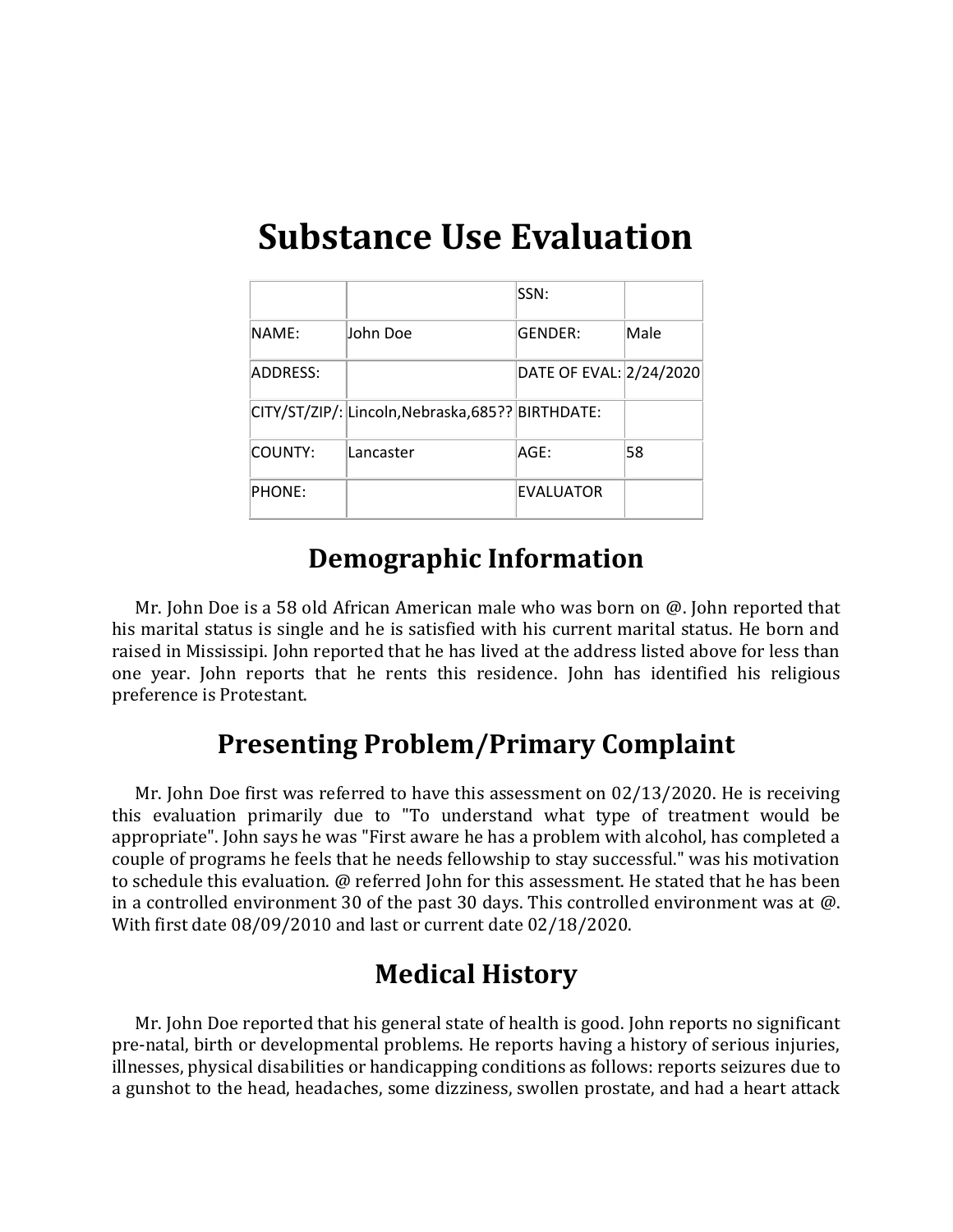resulting in cardia vascular surgery in the form of a triple bypass. Hearing loss from gunshot as well. John reports he has been hospitalized three times. He stated the last time hospitalized was in @ for Heart Surgery. He reports having no current medical conditions that interfere or impact his life. He reports taking the following medications for a medical problem: Dilantin, med for prostate, HBP medication and heart medication. John said he receives financial compensation or disability payments Seizures and headaches. John reports that he has fathered no children. He reports that he has been tested for HIV/AIDS and then did receive the results and was last tested in 2019. John stated that his primary care physician/family doctor is Dr. @. The date of his most recent medical exam was in 2019.

John has experienced medical problems four days in the past 30 days. John reported he has been considerably worried or bothered about physical health in the past thirty days. The reason for this is "Continued heart issues and he is out of energy and soreness and discomfort.". He sees extreme need for physical health consultation or treatment.

### **School/Work/Military History**

Mr. John Doe reported that he has completed AA degree. He last attended  $\omega$  High and graduated in 1969. He was not in any special education program. After high school he attended Diploma in Business. John identified Food service assistant manager as his professional skills and/or trade. He identified his current employment status as unemployed looking for work. For most of the past three years, 18 months or more, he has been self employed. In his lifetime his longest full-time employment has been 14 years at Food Service with a job title/position of Assistant Manager. John's estimated gross income for the past calendar year was \$9,600. He is paid \$0 per hour and he has been paid for working zero days in the past 30 days for a net/take home pay of \$0.

John reports that no one else contributes to the majority of his financial support for room, board and living expenses. No one else relies on him for support. John does not have a valid driver's license at this time. He has never been a member of the Armed services.

John reports that he has not experienced any days of school or job related problems in the past 30 days. John has been not at all worried or bothered about school or employment problems in the past thirty days. He sees no need for school, career or employment counseling.

# **Alcohol/Drug History**

Mr. John Doe stated that he has tried alcohol, tobacco or illegal drugs. When asked to rank order the substances ever used John listed those as follows:

Rank Substance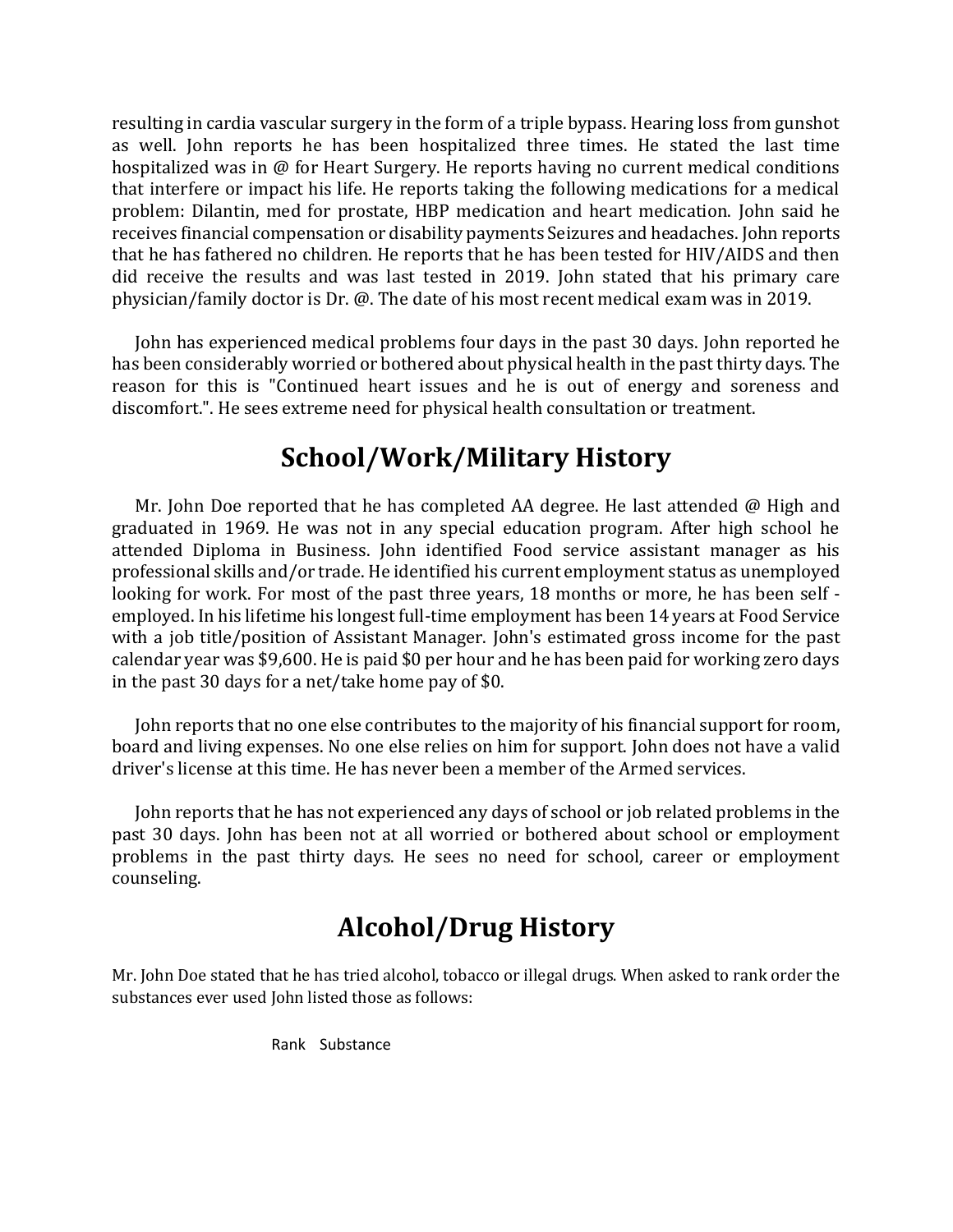- #1 Alcohol
- #2 Opiates: Hydrocodone/ Oxycontin/ Morphine/other
- #3 Tobacco
- #4 Cocaine
- #4 Crack
- #5 Heroin

Regarding the primary drug of choice (ranked #1) John provided the following information:

Note: Lifetime use is defined as once a month or more often for most of a year.

#### **Alcohol:**

| First | Last used  | # of days in the past 30 | Lifetime use in years | Route | Sexual risk |
|-------|------------|--------------------------|-----------------------|-------|-------------|
| used  |            | days                     | used                  | used  | factor      |
| 15    | 12/24/2019 |                          | 34                    | oral  | Yes         |

**John reports that he has drunk 3 or more drinks in one sitting.** 

| First used | # of days in the past 30 days<br>Last used |  | Lifetime use in years used |
|------------|--------------------------------------------|--|----------------------------|
| 18         | 12/24/2019                                 |  | 34                         |

Regarding the second drug of choice (ranked #2) John provided the following information:

Note: Lifetime use is defined as once a month or more often for most of a year.

#### **Opiates: Hydrocodone/Oxycontin/Morphine/other**

| First | Last | # of days in the past 30 | Lifetime use in years | Route | Sexual risk |
|-------|------|--------------------------|-----------------------|-------|-------------|
| used  | used | days                     | used                  | used  | factor      |
| 51    | 2019 |                          |                       | oral  | Yes         |

Regarding the third drug of choice (ranked #3) John provided the following information:

Note: Lifetime use is defined as once a month or more often for most of a year.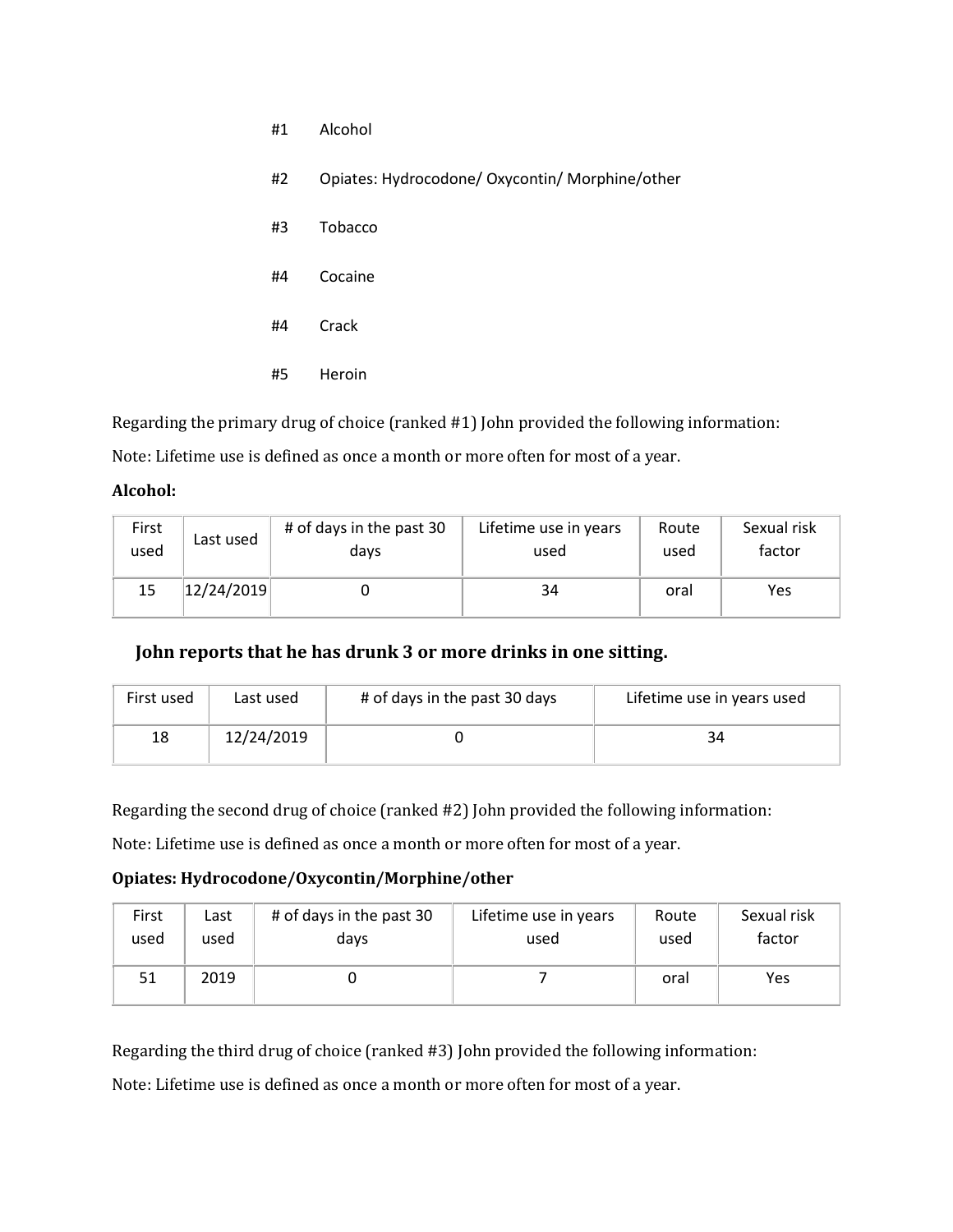#### **Tobacco**

| First | Last | # of days in the past 30 | Lifetime use in years | Route   | Sexual risk |
|-------|------|--------------------------|-----------------------|---------|-------------|
| used  | used | days                     | used                  | used    | factor      |
| 15    | 2019 |                          | 36                    | smoking | Yes         |

Regarding the fourth drug of choice (ranked #4) John provided the following information:

Note: Lifetime use is defined as once a month or more often for most of a year.

#### **Cocaine**

| First | Last used        | # of days in the past 30 | Lifetime use in years | Route | Sexual risk |
|-------|------------------|--------------------------|-----------------------|-------|-------------|
| used  |                  | days                     | used                  | used  | factor      |
| 24    | Oct 10th<br>2004 |                          |                       | nasal | Yes         |

Regarding the fifth drug of choice (ranked #4) John provided the following information:

Note: Lifetime use is defined as once a month or more often for most of a year.

#### **Crack**

| First | Last used        | # of days in the past 30 | Lifetime use in years | Route   | Sexual risk |
|-------|------------------|--------------------------|-----------------------|---------|-------------|
| used  |                  | days                     | used                  | used    | factor      |
| 25    | Oct 10th<br>2004 |                          |                       | smoking | Yes         |

Regarding the sixth drug of choice (ranked #5) John provided the following information:

Note: Lifetime use is defined as once a month or more often for most of a year.

#### **Heroin**

| First | Last used     | # of days in the past 30 | Lifetime use in years | Route | Sexual risk |
|-------|---------------|--------------------------|-----------------------|-------|-------------|
| used  |               | days                     | used                  | used  | factor      |
| 57    | March<br>2019 |                          |                       | nasal | No          |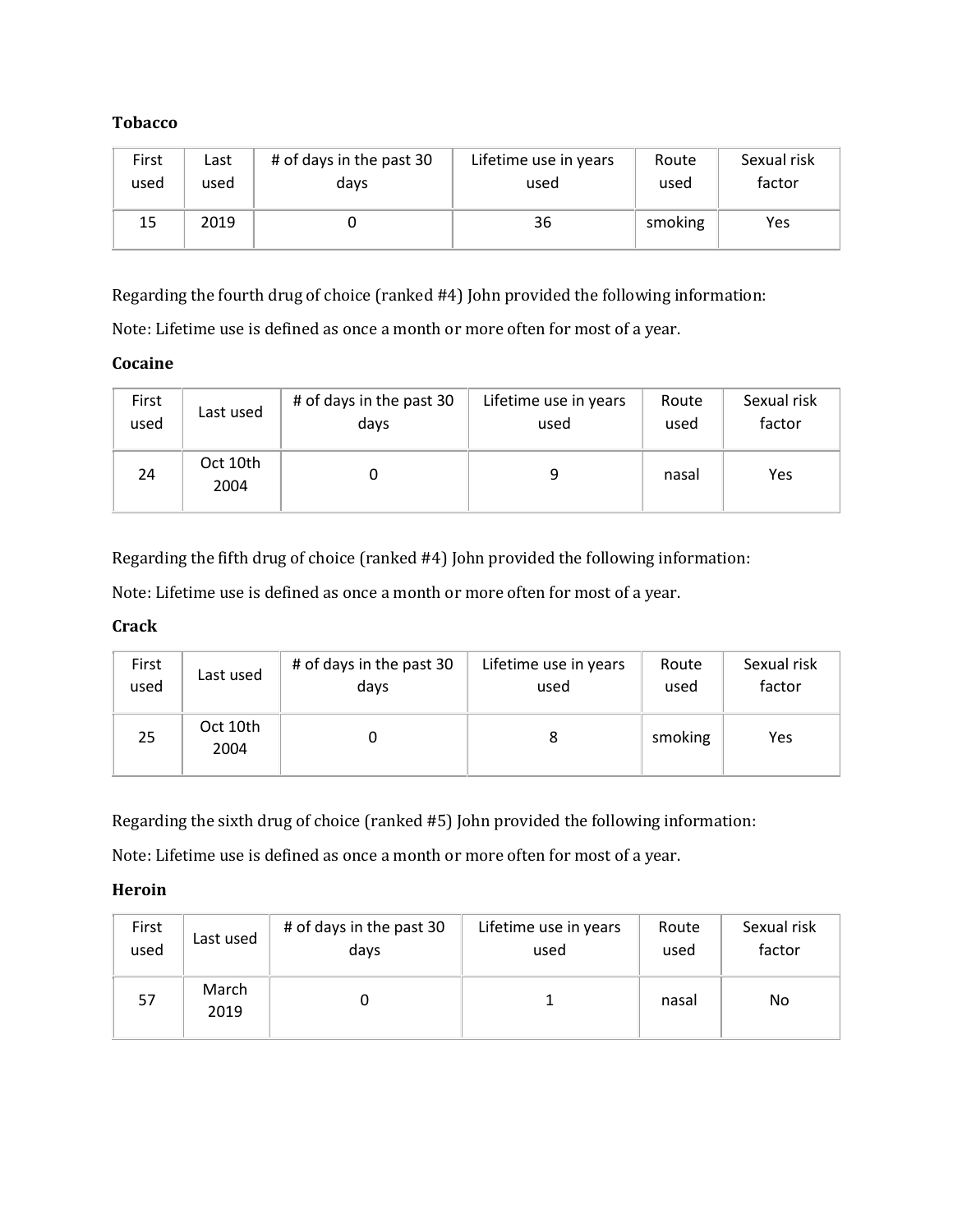John reported that he has experienced withdrawal from a substance and explains that he experienced terrible withdrawals from opiates had to stay in the infirmary in county jail for 2 weeks to detox. He says that he is currently abstinent from the primary drug of choice. The last period of abstinence was seven months. He reports never overdosing on any drugs or alcohol. He reports never having used a needle IV to administer drugs. John reports having had treatment for substance abuse and provided the following details: Ten times some in Mn and some here. Graduated from @ in 2010 and remained sober for 2 or 3 years and then started back drinking for year or two until 2012 when he stopped by himself. . He says that he has attended AA/NA/SMART or any other support groups four days in the past 30 days.

John reports that he has had no days of alcohol-related problems in the past 30 days. He indicated that he is not at all worried or bothered by alcohol problems in the past 30 days. Additionally, he indicated the need for counseling or treatment for alcohol problems as extreme need.

John reports that he has experienced no days of drug-related problems in the past 30 days. He indicated that he is not at all worried or bothered by drug problems in the past 30 days. Additionally, he indicated the need for counseling or treatment for drug problems as extreme need.

### **Legal History**

John reported he is on probation. His probation officer is @ of @.

| Offense                                                  |   |   | Charges   Convictions   Substances involved |
|----------------------------------------------------------|---|---|---------------------------------------------|
| Assault                                                  |   |   | <b>Yes</b>                                  |
| Driving While Intoxicated                                | 4 | 4 | Yes                                         |
| Drug Charges                                             |   | 0 | Yes                                         |
| Major Driving Violation(including any moving violation)s | 2 |   | Yes                                         |

Mr. John Doe has been charged with the following offenses in his lifetime:

John was incarcerated for 7 months in his lifetime. John was incarcerated for 7 the most recent time. He was incarcerated for a charge of Possession with intent to deliver 3 counts. He is currently awaiting charges, trial or sentencing for a charge of Possession with the intent to deliver. John has been incarcerated for 30 days in the past 30 days. Also, John reported that he has not engaged in any illegal activities for profit in the past 30 days.

John has been moderately worried or bothered about legal problems in the past thirty days and sees no need for additional legal assistance.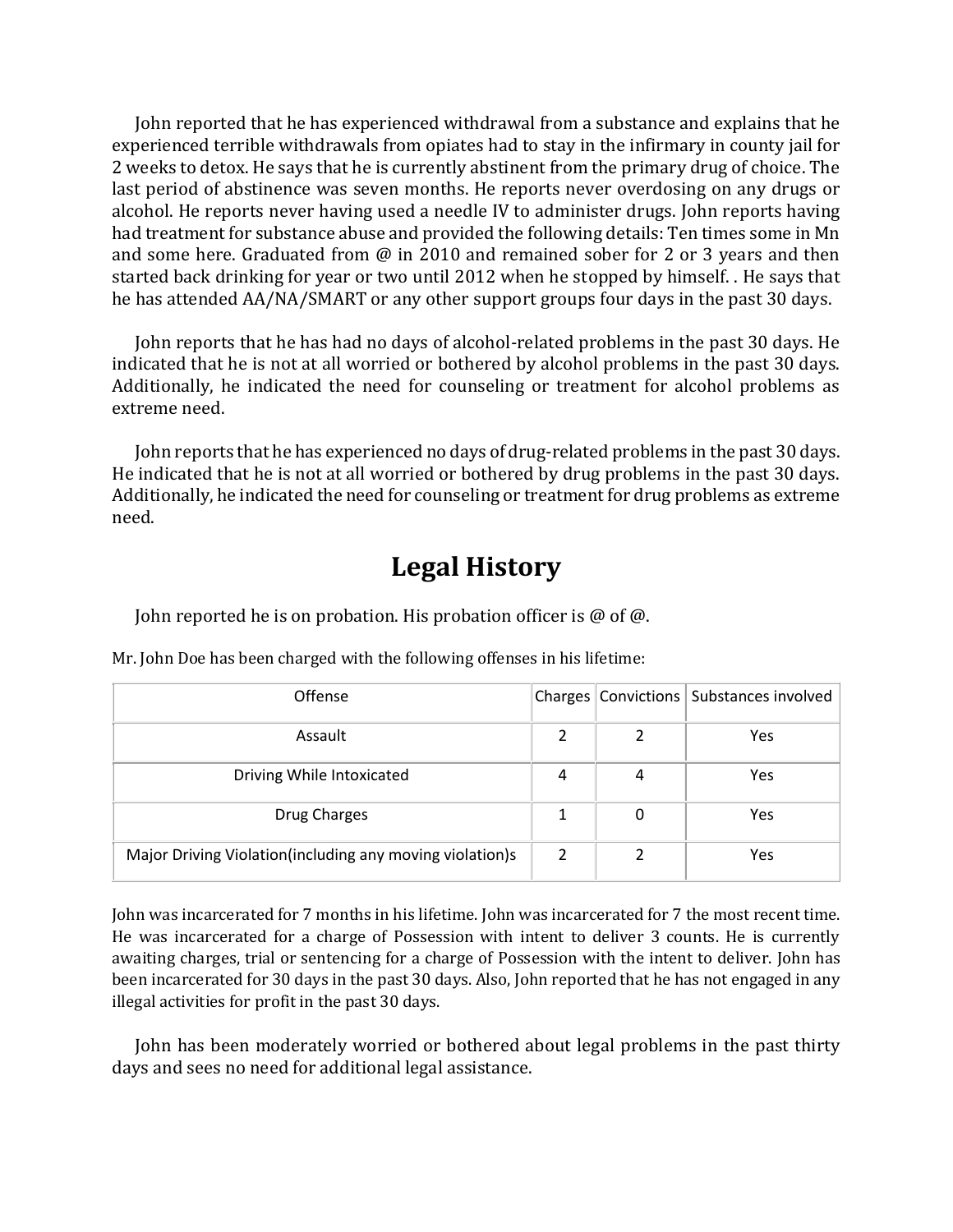### **Family History**

Mr. John Doe is the son of James Doe and Grace Smith. He said his parents do not remain together as a couple and never married. John has seven full and/or half brothers and one full and/or half sister. He reports being married no one. John reported having no children. He said his usual living arrangement for the past three years has been "Living with Girlfriend Renting a place". He said that he does not live with anyone who has a current alcohol problem or who uses illegal drugs or abuses prescription drugs. John reported no close/best friends. He said that most of his free time he spends "with sober network and fellowship and brother.". John reports that in the past 30 days there has been zero days of conflict with someone in the family and zero days of conflict with others than family.

John reports having a close reciprocal relationship with the following people in the past 30 days:

| Period       | Father | Mother | Siblings | Significant other | Child/Children | Friends |
|--------------|--------|--------|----------|-------------------|----------------|---------|
| Past 30 days | n/a    | n/a    | Yes      | n/a               | n/a            | n/a     |
| In lifetime  |        | No     | Yes      | Yes               | n/a            | n/a     |

John reports having a serious problem getting along with the following people:

| Period          |     |     | Father Mother Siblings | Significant<br>other | Other<br>Family | Child/Children Friends Neighbors |     |    | Co-<br>Workers |
|-----------------|-----|-----|------------------------|----------------------|-----------------|----------------------------------|-----|----|----------------|
| Past 30<br>days | n/a | n/a | No                     | No.                  | No              | n/a                              | n/a | No | No             |
| In lifetime     | n/a | Yes | No                     | No.                  | No              | n/a                              | n/a | No | No             |

In regard to emotional, physical and/or sexual abuse in the past 30 days, John reports yes to:

- emotional abuse by None.
- physical abuse by None.

In regard to emotional, physical and/or sexual abuse in his lifetime, John reports yes to:

- emotional abuse by by stepfather.
- physical abuse by Stepfather.

John said that he would like to talk to a counselor about the history of abuse.

John reports on his father's side of the family the following people have had the identified problem with alcohol, drugs, or mental health as follows: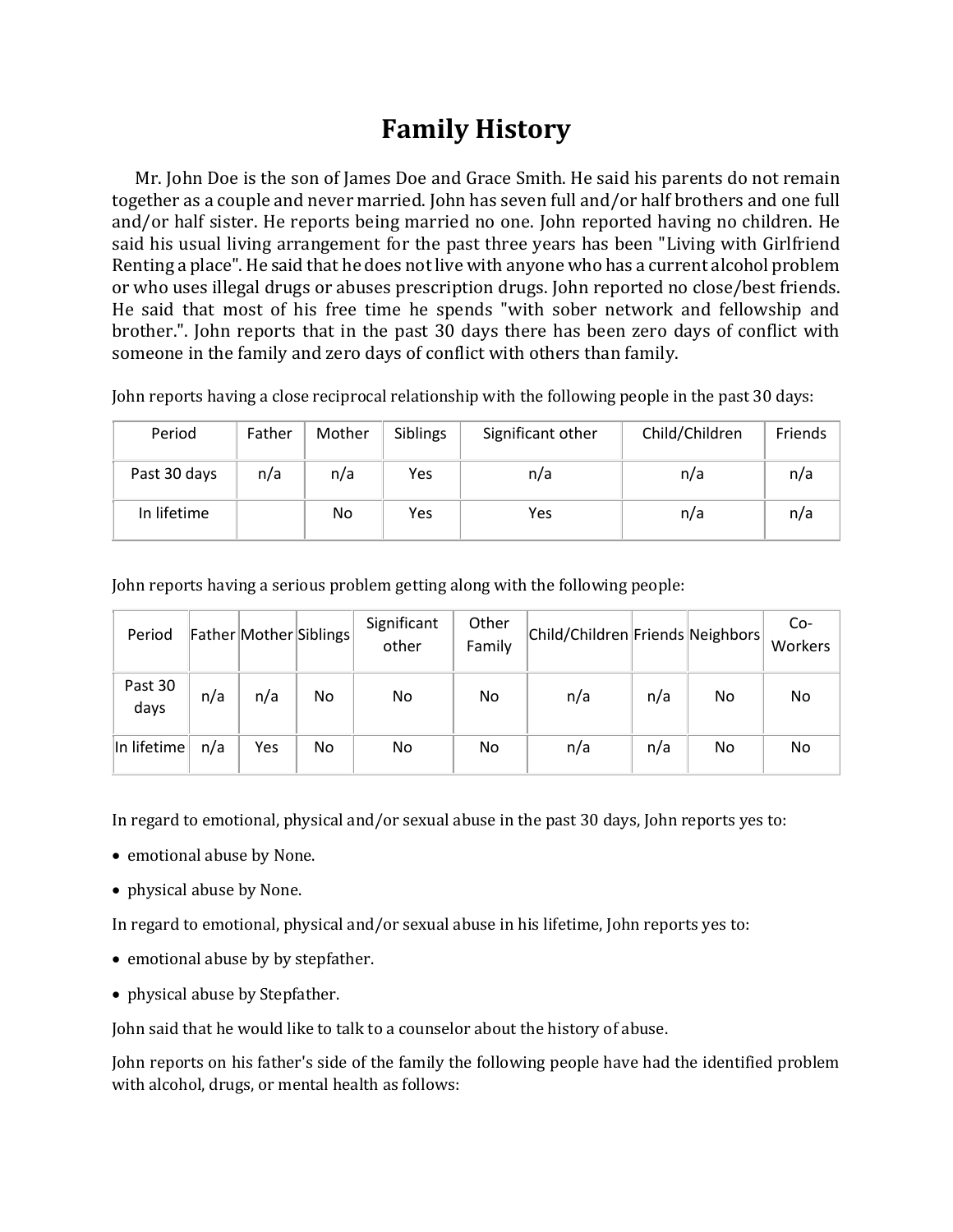| Grandfather | Grandmother | Father      | Uncles | Aunts       |
|-------------|-------------|-------------|--------|-------------|
| <b>None</b> | <b>None</b> | <b>None</b> | None   | <b>None</b> |

John reports on his mother's side of the family the following people have had the identified problem with alcohol, drugs, or mental health as follows:

| Grandfather | Grandmother | Father      | Uncles | Aunts       |
|-------------|-------------|-------------|--------|-------------|
| <b>None</b> | None        | <b>None</b> | None   | <b>None</b> |

Any sibling: Alcohol

In the past thirty days John has been not at all worried or bothered about family or social-related problems. He sees no need for counseling for family or social-related problems.

# **Behavioral Health History**

Mr. John Doe said he has never been treated for psychological or mental health problems in a hospital, residential, or inpatient treatment setting. He has received outpatient mental health counseling never. He has never been prescribed any medications for a mental health problem. John said he does not receive disability payments for a mental health problem. Medication(s): history of multiple medications. Diagnoses: bipolar, borderline, PTSD, and ADHD.

In the past 30 days John reported experiencing the following symptoms:

• serious anxiety.

In John's lifetime he reported experiencing the following symptoms:

- serious anxiety,
- serious loss of temper, rage, or violence.

John reported never being diagnosed with a mental health problem.

In the past thirty days John has been not at all worried or bothered about psychological or mental health problems and he sees no need for treatment for psychological or mental health problems.

## **ASAM Criteria**